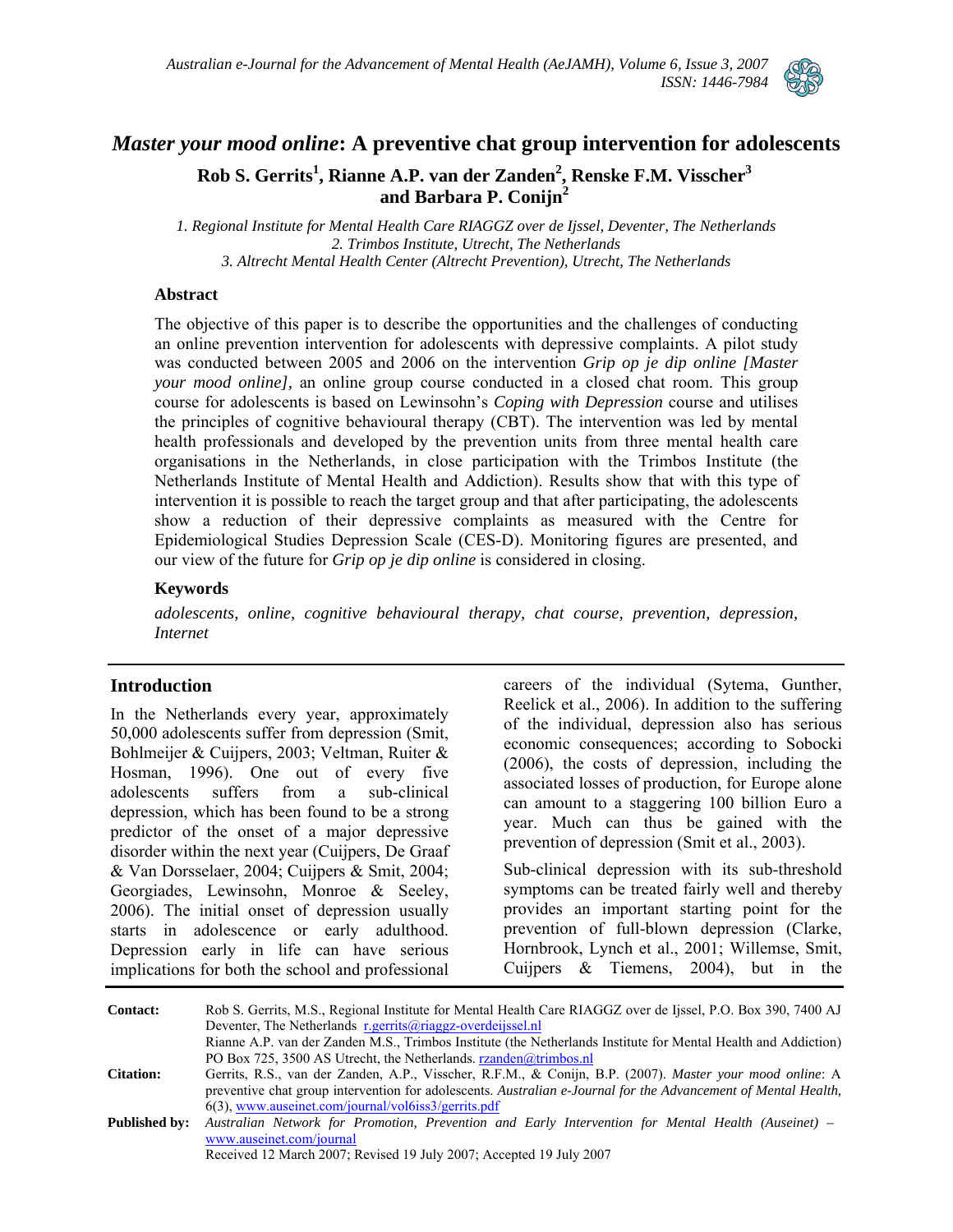Netherlands only one percent of all people who develop a depression each year are reached by prevention programs (Meijer, 2007). Therefore, in the paper *Langer gezond leven [Living healthily longer]* (Ministerie van VWS, 2003), preventive mental health organisations are called upon to seek closer association with settings in which people can actually be reached, such as the school, the workplace, the community, and the health care setting (among others). The Internet should be added to this list (Borzekowski & Rickert, 2001) as adolescents can also be reached via websites, forums and email services. The websites e-mail services of organisations concerned with depression observe that adolescents want and need more support than the organisations themselves can offer with only information and e-mail service (Teunis, 2001). But referral to a face-to-face course at a mental health institution is one bridge too far as most adolescents are simply not inclined to seek the help of mental health organisations (Nicholas, Oliver, Lee & O'Brien, 2004; Saunders, Resnick, Hoberman & Blum, 1994; Voordouw, Krame & Cuijpers, 2002). The Internet thus offers an opportunity to reach depressed adolescents (Christensen, Griffiths & Jorm 2004), especially because, in 2004, 96 percent of all adolescents in the Netherlands had access to the Internet (Riper, Smit, van der Zanden et al., 2007). Also, the observation that the anonymity of the Internet increases the accessibility of mental health programs (Nicholas et al., 2004), inspired the idea of running an online prevention course in a closed chat box.

Adolescents find it particularly helpful to know that they are not the only ones with a particular complaint and they seek mutual recognition (Lunchtafel LSP, 2002; Teunis, 2001). That is why a group approach instead of a one-on-one approach was adopted. The face-to-face version of the cognitive behavioural therapy (CBT) prevention group course *Grip op je dip [Master your mood]* was originally designed for adolescents between the ages of 16 and 25 years with depressive feelings. This group course involves 10 sessions and draws upon the *Coping with Depression* course, which has been shown to be effective (Lewinsohn, 1987; Lewinsohn, Antonucci, Breckenridge & Teri, 1984; Lewinsohn & Clarke, 1984; Voordouw et al.,

2002). The effectiveness of the face-to-face course and the experience of the authors as instructors contributed to the decision to build an Internet version of it.

#### *Research on online interventions for depression*

A literature search of reviews and meta-analyses on (the effect of) e-mental health interventions for depression was conducted (Riper et al., 2007). Databases of PubMed, PsycINFO, MBase, ClinicalTrials.gov and Cochrane were consulted. Based on the recent meta-analyses of Spek, Cuijpers, Nyklíček et al. (2006) and supplied with studies of van Straten, Cuijpers  $\&$ Smit (in prep) and Spek, Nyklíček, Smits et al. (2007), we found eight randomised controlled trials (RCTs). They included *Moodgym*, a selfhelp program with only technical support (Christensen et al., 2004), and pure self-help programs such as Overcoming *Depression on the Internet* (ODIN) (Clarke, Reid, Eubanks et al., 2002, Clarke, Eubanks, Reid et al., 2005) and *Colour your Life* (Spek, in prep). None of these studies concerns interventions for youth and only two studies involve indicated prevention (subclinical population) (Patten, 2003; Spek et al., 2007). Mean effect sizes of the online interventions are 0.66 for the (early) treatment programs for depression and 0.55 for prevention. There is some evidence that therapeutic contact heightens the effect of the Internet program (Riper et al., 2007). The designs of the studied interventions are pure self-help or self-help with therapeutic contact. No intervention is like *Grip op je dip [Master your mood]* — a structured group course in a chat room supervised by mental health professionals.

The literature search, however, brought one review to light (by Fenichel, Suler, Barak et al., 2002) in which the authors referred to Barak and Wander-Schwartz's (2000) use of a chat box for therapeutic purposes. Barak and Wander-Schwartz conducted a small study in which a comparison was made between a chat room therapy group and a standard face-to-face group. Both groups met for seven consecutive weekly sessions of ninety minutes each. These groups were compared to a no-treatment control group who were referred to group therapy. Comparisons of the groups showed that both therapeutic groups had a small, statistically insignificant positive improvement in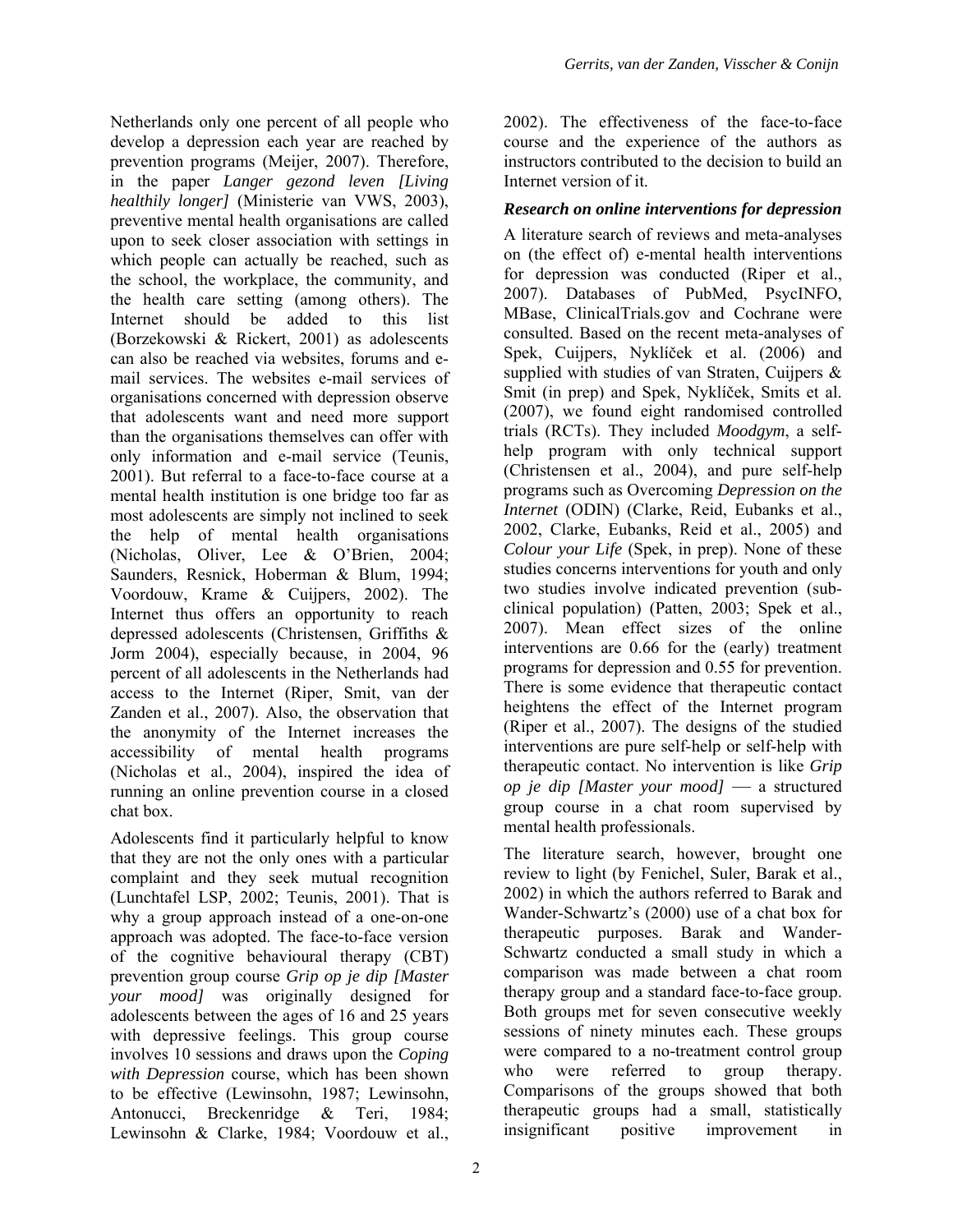participants' self-image, social relations, and well-being, with a trend in favor of the Internet group. The authors attributed this statistical nonsignificance to the small group size in their study. Participants in the no-treatment control group generally remained unchanged. Participants in both therapy groups expressed general satisfaction with their respective group therapies.

#### *The intervention*

The research on online interventions for depression shows the opportunities of online courses; therefore, the face-to-face version of the *Grip op je dip* course was adapted for use on the Internet and built into the chat box. The total of ten sessions from the face-to-face course was cut back to eight sessions (as outlined in Box 1). The main text adjustments are that the Internet texts are written in a more compact style. As already noted, the course is based on the principles of CBT and thus aimed at clarifying the relations between thoughts, feelings and behaviour, detecting negative thought patterns and modifying these negative thoughts, and stimulating participants to undertake more pleasant activities.

| Box 1. Outline of the Grip op je dip online course |                                       |                                                                                                                   |  |  |  |
|----------------------------------------------------|---------------------------------------|-------------------------------------------------------------------------------------------------------------------|--|--|--|
|                                                    | Session                               | <b>Actions</b>                                                                                                    |  |  |  |
| 1                                                  | Your mood                             | Understanding how the relationship<br>between<br>feelings, thoughts<br>and<br>actions works                       |  |  |  |
| $\overline{2}$                                     | Your mood and<br>being active         | Becoming more active and more<br>aware of the importance of the<br>influence that activities have on your<br>mood |  |  |  |
| 3                                                  | <b>Tracing negative</b><br>thoughts   | Becomina<br>aware<br>of negative<br>thoughts and what they do to your<br>mood and self-esteem                     |  |  |  |
| 4                                                  | New ways of<br>thinking               | Changing the negative thoughts into<br>more positive (but realistic) thoughts                                     |  |  |  |
| 5                                                  | More action with<br>positive thinking | Combining the new way of thinking<br>with being more active                                                       |  |  |  |
|                                                    |                                       | Becoming more aware of positive<br>things about yourself and others                                               |  |  |  |
| 6                                                  | Stand up for<br>vourself              | Becoming more assertive                                                                                           |  |  |  |
| 7                                                  | Handling<br>conflicts                 | Resolving conflicts in an assertive<br>way                                                                        |  |  |  |
| 8                                                  | The future                            | Making a plan to prevent falling back<br>into depressive moods in the future                                      |  |  |  |



**Figure 1. The chat box screen (chat text and course material are translated)**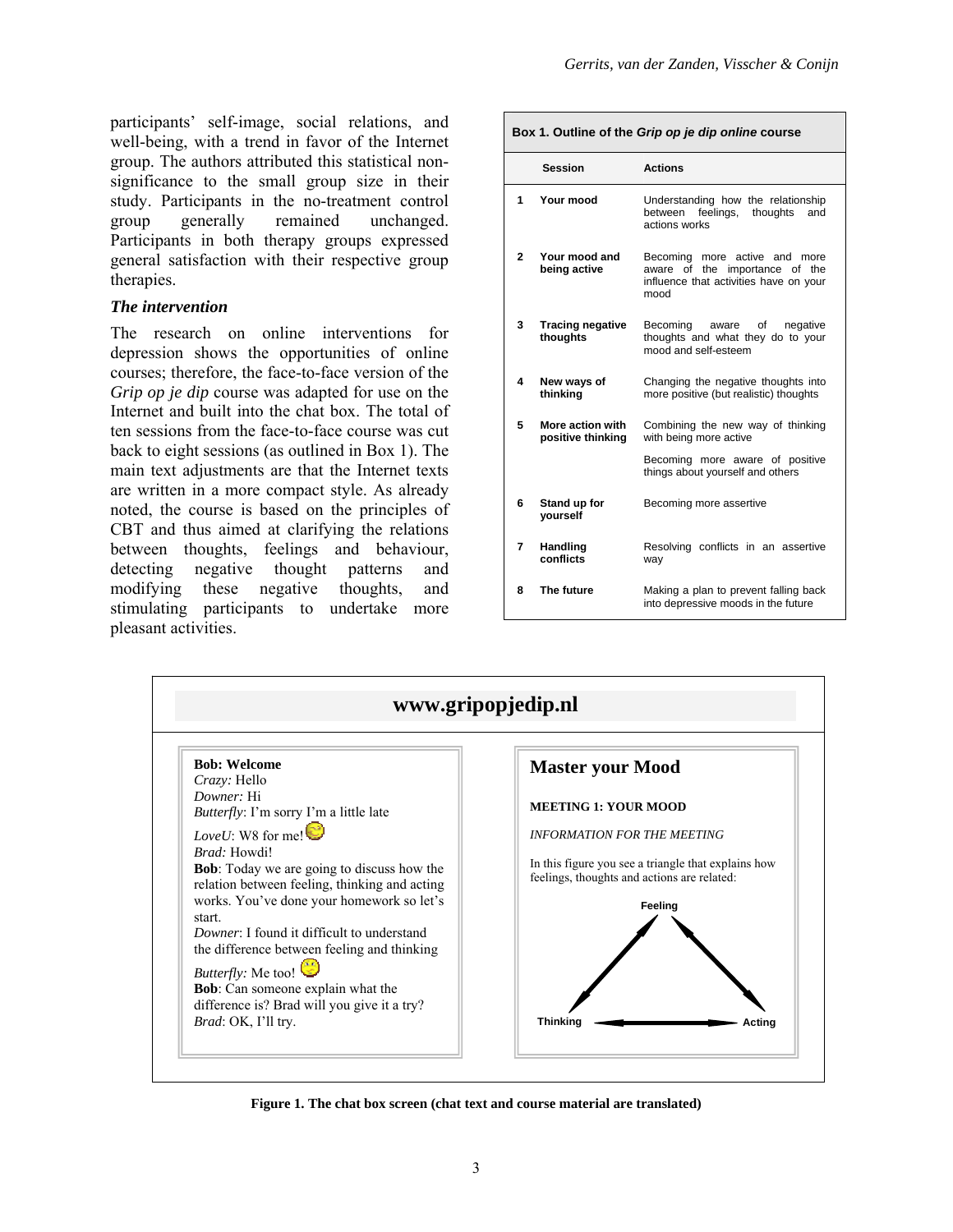The chat course is part of the publicly available website [www.gripopjedip.nl.](http://www.gripopjedip.nl/) This chat box contains several specific functionalities. When one is 'inside' the chat box the screen is divided in two parts (see Figure 1). The left panel is the 'chat' part where participants and the professional write down their comments and feelings. In the right panel, participants can read the chapter of that week's course material. This material is familiar to them because one week prior to a chat session, the course participants receive instructions, explanations, and some preparatory homework. The participants are motivated by the course instructors to do the homework by mentioning it in the chat sessions, by sending a SMS and by e-mails; doing the homework before talking about it in the chat box helps to bring structure to the chat room. In the right part of the chat box screen the homework text and figures can be flashed in by the course leader.

The maintenance of privacy is an important issue; therefore, the chat course is conducted in a secured, password-protected environment. Participants only have access to the chat box when they have a login code. To obtain this, participants have to fill in two questionnaires and agree with the 'rules of the house' for the chat course. For example, some of the rules are: 'Do not curse,' and 'Treat all the other participants with respect.' Participants can only enter the chat box at a certain time, for example every Wednesday afternoon at 4pm. During the eight sessions (conducted over eight weeks) the adolescents participate in the same group. The meetings take 1.5 hours and are guided by a trained mental health professional, specialised in prevention and CBT. A chat box group consists of six participants at most.

# *Goals of the pilot*

The purpose of the present pilot study was (a) to explore the possibilities of a chat box for (offering) a CBT group course for adolescents with depressive complaints and their satisfaction with this medium, (b) to explore whether the participants experienced a reduction in depressive complaints after the course, and (c) to find out whether it is possible for professionals/ instructors to manage a group process in a chat box.

# **Method**

### *Measures*

For admission to the chat course, an open ended questionnaire was developed. The respondent is asked about the reason for registration, available social support, suicidal thoughts, self-mutilation, and motivation. The adolescent is asked also whether he/she had any negative experiences in his/her life, such as loss of parents, sexual harassment or bullying.

The level of depression was measured with the CES-D Scale, the Dutch version of the Centre for Epidemiological Studies Depression Scale (Bouma, Ranchor, Sanderman & Van Sonderen, 1995) when the adolescent applied for admission and again at the end of the course. For registration and admission online the open ended questionnaire is completed along with the CES-D Scale. The CES-D scale ranges from 0 to 60 with higher scores indicating a higher level of symptoms.

At the end of the course, or if the participant stopped before the last session, the adolescent was asked to complete a satisfaction list, which was based on the widely used satisfaction list for the face-to-face *Grip op je dip* courses that are administered nationwide. Satisfaction was measured on a 10-point scale  $(1 = \text{very poor}, 10)$ = very good), and another question asked whether the respondent would recommend  $(1 =$ absolutely,  $5 =$  absolutely not) the chat course to other adolescents with feelings of depression.

The technical possibilities of the course were explored by asking the adolescents in the chat box after each session whether they thought the content of that session worthwhile and by interviewing the professionals who ran the chat course. Findings were intended to improve the intervention and its implementation before planning future research on its (cost) effectiveness.

# *Selection of participants*

The selection of possible participants is done completely via the site. In principle the application is anonymous; an adolescent has only to give a nickname and a mobile phone number. All other information (age, sex, area of living) is facultative.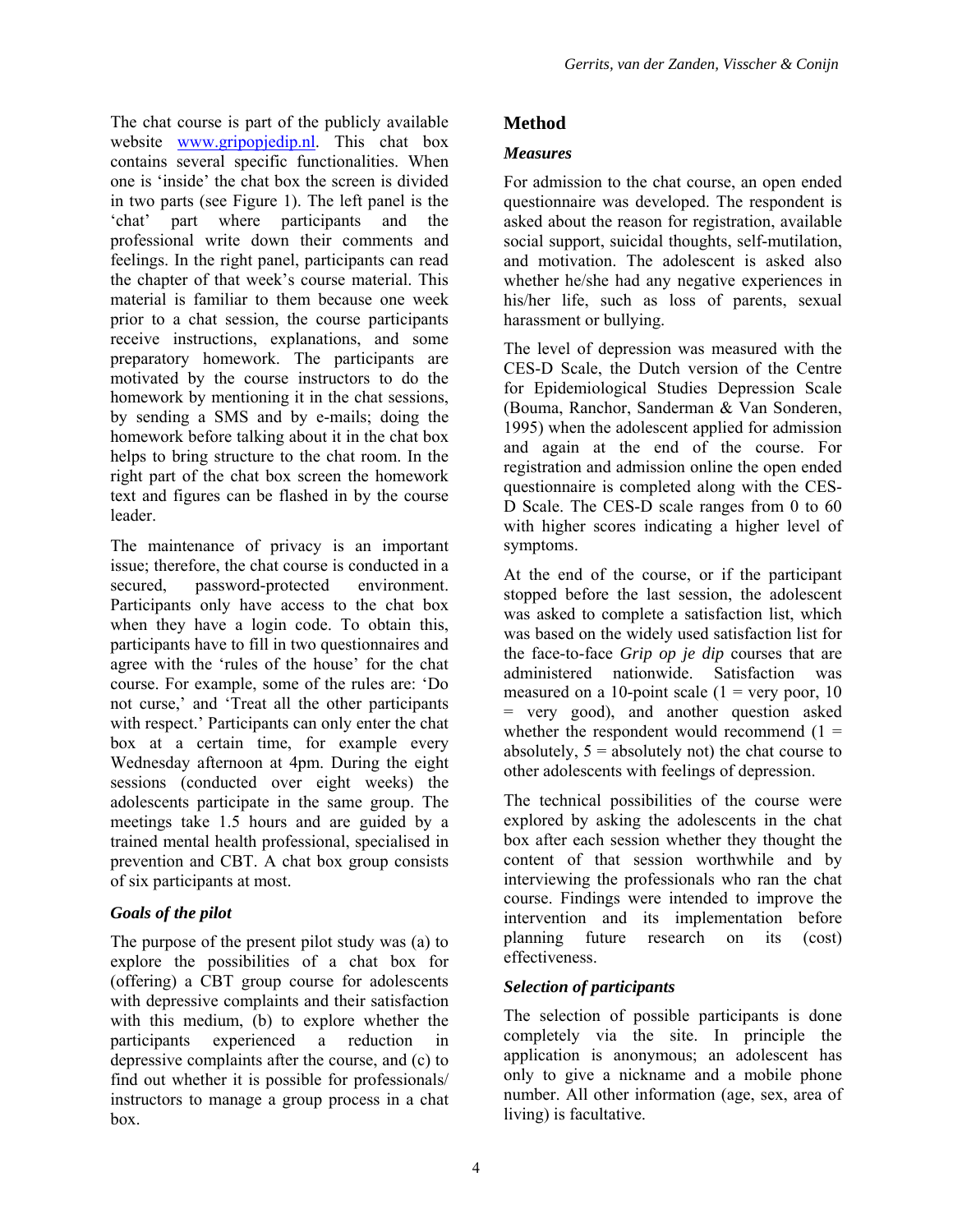The target group for the pilot were adolescents with sub-clinical and mild depression. Criteria for chat box participation are the same as for the face-to-face version of the course (Voordouw et al., 2002). In addition to the age criterion, the following criteria must be met: a score that is not too high on the depression inventory, available social support, no active suicidal thoughts, no self-mutilative behaviour, and motivation to invest in the course. The CES-D Scale score was weighted with the answers of the open ended questionnaire, such that adolescents with a high CES-D score but without suicidal thoughts could be admitted. Of all the adolescents who applied, 16% reported plans to commit suicide while 66.6% reported having thought about suicide. Furthermore, 27.7% of the adolescents who applied reported self-mutilation. When the reported symptoms are judged by the instructors to be too severe, the adolescent is referred to his or her family physician and for regular mental health help; 205 adolescents (52%) were thus referred.

### *Procedure*

Adolescents can register to participate in the ecourse via the website [www.gripopjedip.nl.](http://www.gripopjedip.nl/) Every new course is announced on the site, and admission to a particular course is closed as soon as a maximum number has been reached. After the first try-out period with the chat box, the website went 'on air' in June 2005. In September 2005 newspapers wrote about the chat box and it became an item on television channels. In the following three months there were about 40,000 visitors to the website and 290 adolescents wanted to participate in the chat box course. Up to July 2007 statistics show about 600 applications for the chat box course and yearly there are 100,000 visitors.

After course admission clear agreements are made with the participant. The participant is informed about what to expect of the course and of the fact that the application forms can be used for monitoring and research purposes. The participants are asked to contact the course instructor should his or her complaints worsen. Guidelines have been formulated for cases of crisis, which may include attempted suicide or threats of such (Kerkhof, 2004; Wilson & Lester, 1998). When worried about a participant, the course instructor always contacts the individual

via e-mail or telephone. The participant is urged to contact his or her family physician and/or another important support person. Clear agreements are made about the further participation of the adolescent and the support to be provided by the instructor.

# **Results**

### *Applicants*

Between the spring of 2005 and the summer of 2006, 394 adolescents applied to participate in the e-course. During this same period, the prevention units from three mental health care organisations in the Netherlands conducted 35 courses with a maximum of six participants each; up to the time of writing, only once has it been necessary to apply the crisis guidelines.

The average age of the 394 applicants was 19.7 years  $(SD = 3.8)$ , and  $81.5\%$  of them were female. They reported considerable feelings of sadness and anxiety and 80% reported one or more negative life events, such as the divorce of their parents, sexual harassment, child abuse, bullying.

The average depression score on the CES-D scale upon application was 36.8 (*SD =* 10.1). Males scored significantly lower (32.9, *SD =*  10.4) than females (37.3, *SD =* 9.8) (*t* = -3.44, *df*  $=$  384,  $p < .001$ ). The educational level of the applicants varied from vocational schooling (53.2%) to a higher and college education  $(46.8\%)$ .

A total of 189 adolescents (or 48% of the applicants) were admitted to the e-course. Of this group 49 (26%) dropped out before the course started. The average age of the 140 participants was 19.8 years  $(SD = 3.3)$  with 115 females and 25 males. Of the participants, 98% reported being physically 'reasonably healthy' to 'healthy', 15% were on medication, and 81.5% reported the availability of social support from family, friends or teachers. Finally, 61.5% of the participants reported having had professional help for psychological problems in the past or currently having professional help for such problems.

Of the 140 adolescents who initially participated in the e-course, 75 (53.6%) participated in less than four chat sessions and 65 (46.4%)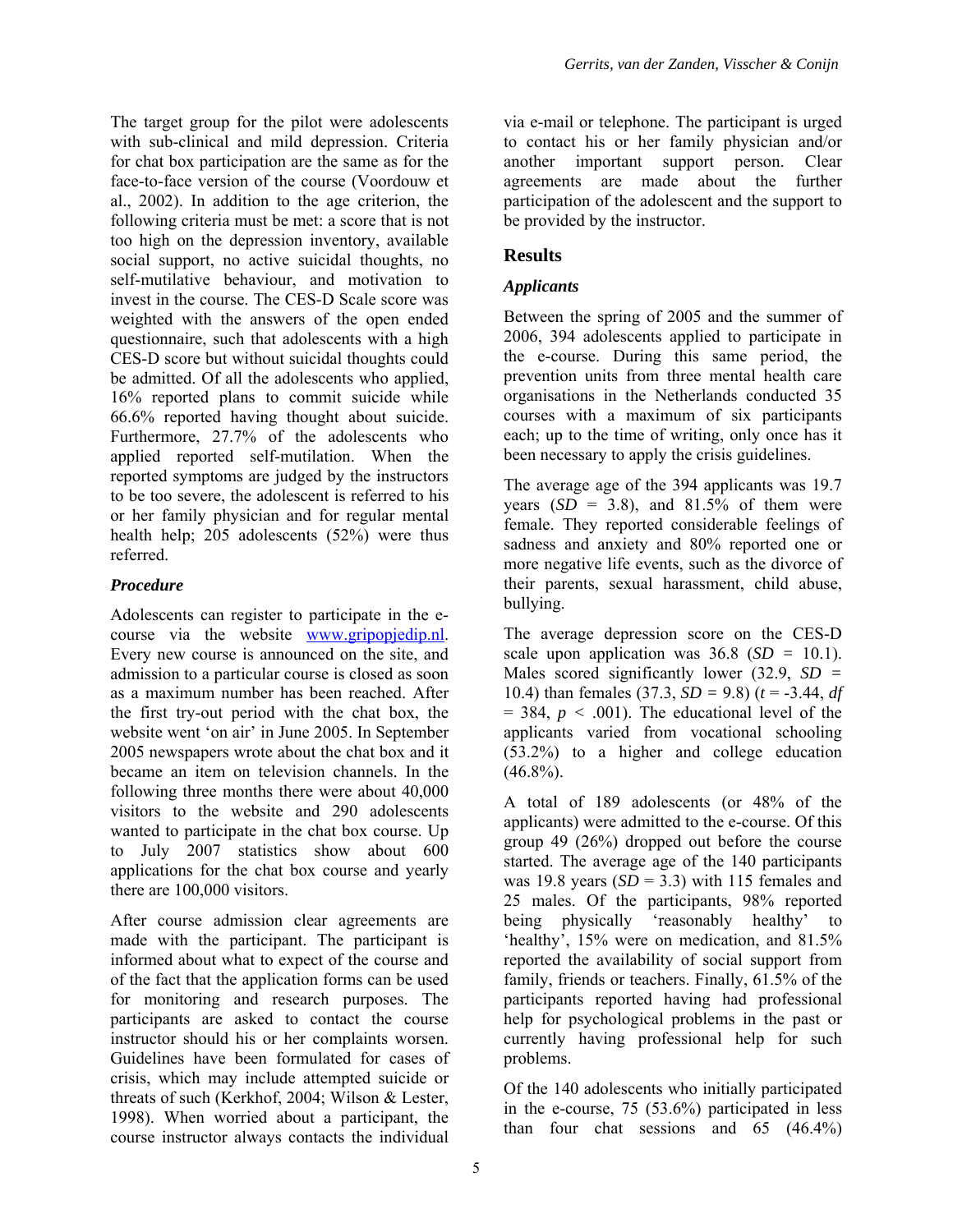participated in four or more chat sessions; 50 of the 140 (35.7%) finished all eight sessions.

# *Opinions of the participants*

The downside of easy access to the course clearly manifested itself; more than 50% of the admitted adolescents quit before half of the course was completed. The reasons most mentioned for dropping out were 'time of the course no longer convenient,' 'had obtained other help,' 'no longer had depressive symptoms,' 'had computer problems,' 'did not feel motivated by the materials provided,' or 'found the course too difficult.'

All of the 50 participants who completed the satisfaction questionnaire were positive about the conduct of the course. The entire course was assigned a score of 7.5 on a 10-point scale  $(1 =$ very poor,  $10 = \text{very good}$  and 79.3% of the respondents would recommend the chat course for other depressed adolescents.

The respondents found chatting to be a pleasant and positive way to talk about being down and their feelings of depression. The use of smilies or emoticons also helped the participants give expression to their feelings and to understand the feelings of other participants. The course was considered tough and sometimes quite tiring; the participants had to get used to the course online. They considered the high drop-out rate to be a pity. Participants therefore suggested stricter selection criteria to include only strongly motivated individuals. The selection criteria have thus been adjusted and made stricter since the initial conduct of the e-course.

With respect to the duration of the sessions  $(1.5)$ hours) and the number of sessions (8), 75% of the 50 responding participants reported indeed being satisfied. Opinions were divided about the scheduling of the course, which was either at the end of the afternoon or in the evening. The respondents were very positive about the course instructors and thought that they were good listeners, friendly and concerned, and did their best to help the sessions proceed as smoothly as possible.

When asked why they preferred an online group course, participants answered that online they were anonymous and only judged by what they wrote, not by their looks: 'Online your looks do

not play a role.' Mostly these adolescents considered themselves unattractive. The anonymity of course participation was highly valued. As one participant noted, 'The likelihood of other participants knowing you is really small because they come from all over the country. If you sit together in a face-to-face group, then they usually come from your area.' Another participant observed: 'You might learn more in a live group, but communication via a chat box is much easier and you dare to say more in a chat box.' For some adolescents, a live group is not an option. As one participant put it: 'I think a standard group course is scary.' Nevertheless, some of the participants at the end still reported a preference for a live course precisely because of the 'real' contact that it provides.

Mutual recognition was also considered an important aspect of the *Grip op je dip online* course. That is, the experience of contact with other adolescents in a 'dip' was positively evaluated. As one participant who did not dare to talk to anyone about her problems put it: 'The recognition is really nice because I have never talked about these things with anyone before.' In the words of another participant: 'It's nice to be able to talk to age mates with the same feelings. They understand me, and it's good to know that I'm not the only one in a dip.'

Despite the anonymity, a bond developed between the group participants. In the eighth session almost all participants wanted to exchange e-mail addresses to keep in contact with their new friends.

### *Course participation and the decline of depression*

As shown in Table 1, the group of adolescents participating in less than four chat sessions showed higher CES-D scale scores at the start of the online course than did the group of adolescents participating in four or more chat sessions (t = -2.95,  $df = 120$ ,  $p < .05$ ).

All participants who finished the seventh session received the follow-up CES-D. Of these participants, 50 completed the CES-D scale. The average CES-D scale score after the e-course  $(18.7, SD = 9.4)$  was significantly lower than the average CES-D scale score at the start of the ecourse (32.6, *SD* = 9.3) ( $t = 8.23$ ,  $df = 48$ ,  $p <$ .001).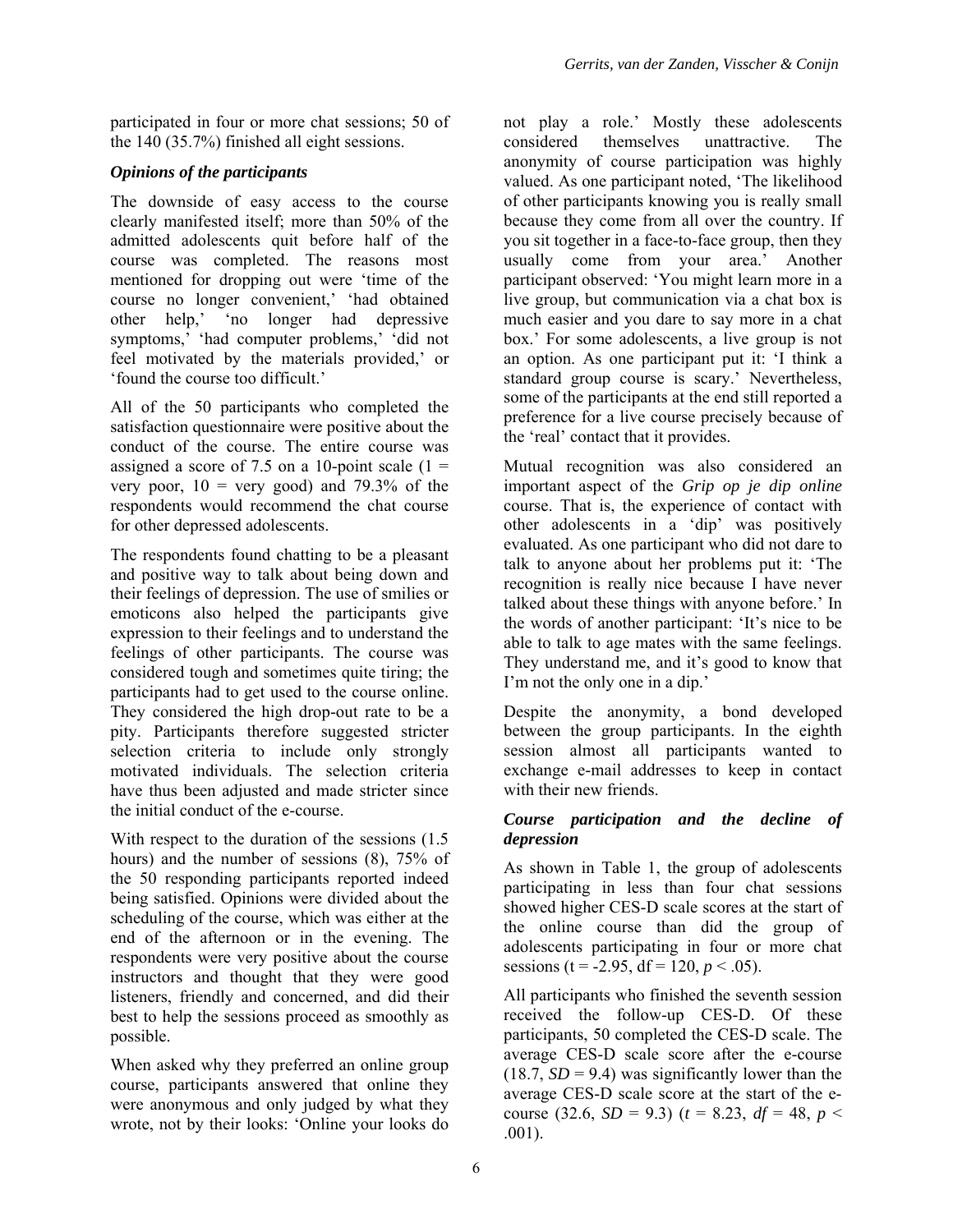|  |  | Gerrits, van der Zanden, Visscher & Conijn |  |
|--|--|--------------------------------------------|--|
|  |  |                                            |  |

|               | Table 1. Comparison of CES-D scores before and after |  |  |  |
|---------------|------------------------------------------------------|--|--|--|
| participation |                                                      |  |  |  |

|                                       |                     | <b>CES-D</b> |               |  |
|---------------------------------------|---------------------|--------------|---------------|--|
|                                       | <b>Participants</b> | <b>Start</b> | Completion    |  |
|                                       | $n (\%)$            | M(SD)        | M (SD)        |  |
| Total group at the start              | 140                 | 33.7(8.1)    |               |  |
| Group $<$ 4 chat sessions             | 75 (53.6%)          | 37.2(6.8)    |               |  |
| Group $>$ 4 chat sessions             | 65 (46.4%)          | 33.0(8.6)    |               |  |
| Group that followed all 8<br>sessions | 50 (35.7%)          | 32.6(9.3)    | $18.7(9.4)$ * |  |

 $* p < .001$ 

These results largely correspond to the results for the face-to-face course (Voordouw et al., 2002). Whether or not the decreases in depressive symptoms can be directly attributed to the ecourse cannot be determined on the basis of this limited research; additional effects research is clearly required. However, it can be noted that most of the adolescents who experienced a reduction in depressive symptoms stated that the e-course greatly contributed to this.

#### *Opinions of the instructors*

The *Grip op je dip online* course described here was conducted by a mental health care prevention worker and/or some other care provider. In the meantime, a training program has been developed for potential course instructors. Seven of the 15 course instructors were interviewed about their experiences with the online course.

The instructors were very enthusiastic about the online course. On average, they assigned a score of 8.9 on a 10-point scale ( $0 = \text{very bad}, 10 =$ very good) for the ease of giving the course, and they reported gaining energy from the experience. The easy accessibility of the course and low threshold for participation appealed to the course instructors along with the dynamic nature of the medium and the speed of the computer.

A problem in the eyes of the instructors was the 'no-show.' That is, some of the youth would not show up or would drop out without further notice. The no-show phenomenon is a familiar problem for adolescent mental health care and the Internet is known to be of a fleeting character, which means that the no-show phenomenon may be inherent to this target group and the medium.

The fact that the course participants could not see each other had some advantages and some disadvantages, according to the instructors. An advantage was that the adolescents were much more open than in a regular group session due to the complete anonymity of the online interactions. But how a course participant receives the written words of the instructor or the other participants is often not apparent from simply a text response, or no response, for instance. The invisibility of the participants then poses a problem and therefore constitutes a disadvantage at times. In the words of one instructor: 'You have no idea of how the kid is sitting there and, as a consequence, you wonder if the participants are really doing anything with the information … if their behaviour is changing.' Nevertheless, the course instructors all note that a working alliance can be established. Also the course can be seen to have an effect, certainly when the participants have attended all of the sessions. The changes are evident in the reactions of the participants and also in their CES-D scores.

The course instructors were also satisfied with the group process. A bond was quickly established between the course participants themselves and a working alliance was established between participants and the instructors. The maximum group size appears to be about six participants.

Most of the instructors were able to cover all of the course information during the sessions; only one or two experienced difficulties doing this. The content of the course was also judged to be sufficient. An advantage is that the sessions are archived and could be consulted by participants and the course instructors. This is also handy for new course instructors: 'You can prepare yourself by reading the archived sessions from other instructors.' The archive is also used for evaluation purposes by colleagues.

The possibility of the adolescents using aggressive language or misbehaving was taken into consideration during the development of the online course. A prerequisite for course participation was that the participants agree to abide by the rules of the house. Contrary to all expectations and possibly due to these rules, the behaviour of almost all of the participants was exemplary.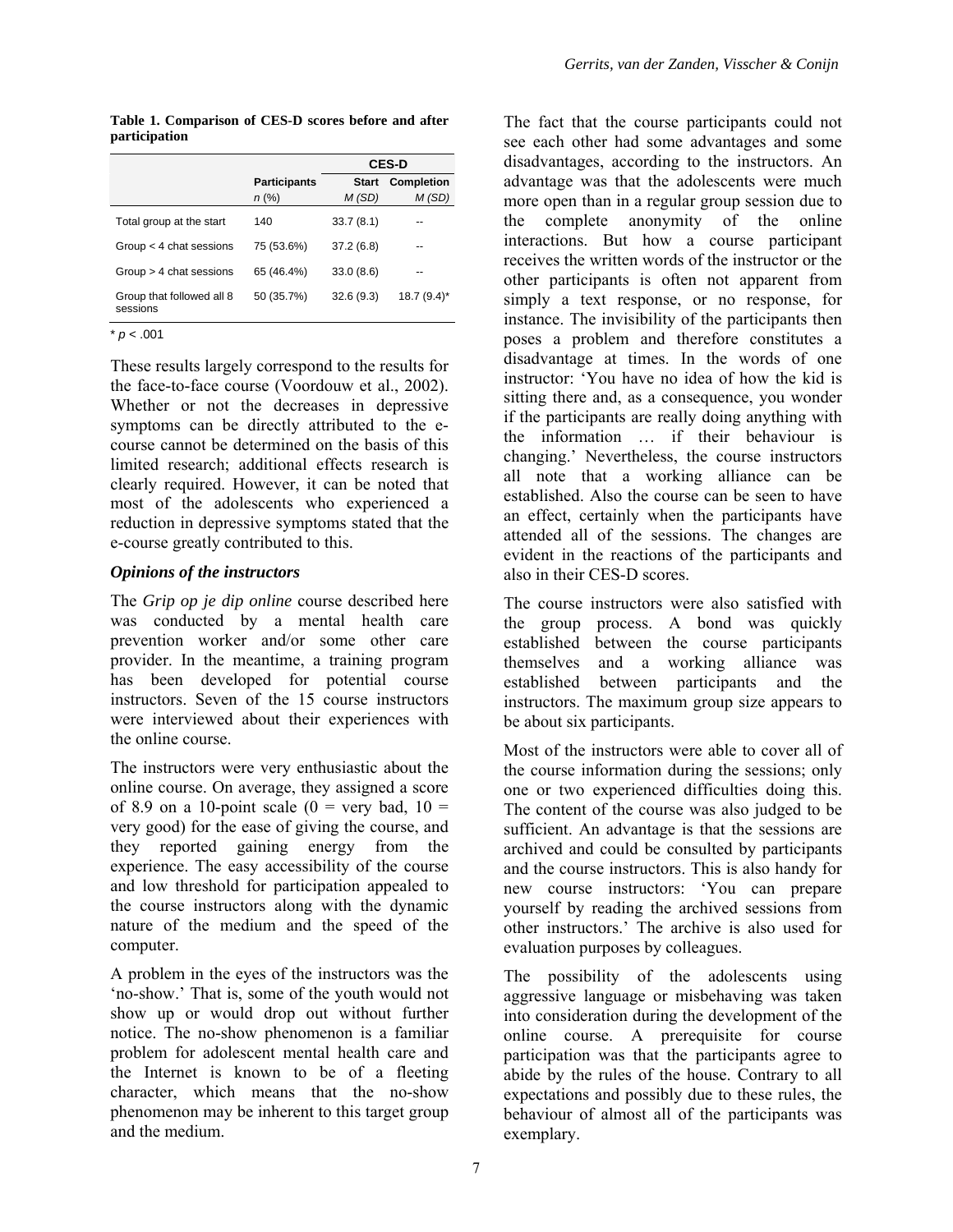The course instructors were unanimous about the importance of the participants being sufficiently motivated. This aspect of the admission procedure is therefore given much attention. The opinions of the course instructors were divided with respect to level of education. The majority of the instructors thought that the level of education did not matter. Encouraging is that 'the smarter to help the less smart' appeared to work. Opinions were also divided with respect to the severity of the adolescents' problems. On the one hand, instructors felt that the depressive complaints should not be too severe. On the other hand, the complaints of depression should not be too mild as this increases the probability of early drop-out. Another problem is that it is hard to filter out individuals with a personality disorder. It is therefore suggested that a better method for this selection should be sought prior to the start of the course.

# **Discussion**

Limitations of this study are that there was no control group, there was a limited number of participants, and there was a high attrition rate. The study is of an explorative nature and an RCT on the online course will be undertaken by the Trimbos Institute in close collaboration with prevention units of seven mental health institutions throughout the country.

Despite the limitations, some careful conclusions can be drawn. First of all, the results of this pilot study show that it is possible, both technically and substantively, to conduct a preventive mental health group course for adolescents with depressive complaints via the Internet. The results also show that an online course is an attractive option for adolescents: numerous individuals applied to participate and the majority of those who participated and finished the course reported being quite satisfied with the course. As expected, the anonymity of the course and the element of mutual recognition were highly valued.

The second goal of the pilot was to assess whether the participants experienced a reduction of depressive complaints. The preliminary findings do suggest that this is the case and that the results for the e-course resemble those for the face-to-face course; however, these findings should be carefully interpreted given the

methodological limitations of the pilot study. Nevertheless, this intervention is promising in its ability to help adolescents overcome their depressed feelings. Further effect research with control conditions is needed and will be addressed in the planned RCT.

The third goal of the pilot was to find out whether it is possible for professionals/ instructors to manage a group process in a chat box. The trainers were enthusiastic about the possibilities of an online preventive group course. They were able to manage the group process in a chat box and they stated that a working alliance (bond) was established. This is consistent with the findings of Cook and Doyle (2002). How this is perceived by the adolescents is not clear yet, and whether the high drop-out rate may be attributed to the perceived quality of that working alliance is something that will be taken into account in the RCT.

The low degree of commitment on the part of the adolescents was a possible drawback of easy access to the online chat box. Several hypotheses for drop-out were explored, such as technical aspects, the length of the course (8 sessions), the duration of the sessions (1.5 hours), the accessibility of the content or participants' difficulties with confronting their own depressive feelings. The pilot study produced relevant data that could shed light on these hypotheses. The majority of the participants completing the evaluation questionnaire indicated approval of the length of the sessions; not a single respondent judged them to be too long. We also asked the drop-outs to indicate why they stopped attending. Neither length of the sessions nor difficulties with confronting their depressive feelings were given as a reason for leaving the course. The reasons for drop-out varied and included the scheduling of the course, technical problems such as blocked access to the Internet, or help found elsewhere. Some of the youth also indicated that the course was not what they wanted after all. More research on the predictors of drop-out, course completion and success should be undertaken in the future.

Activities to boost motivation to login at every session have been developed. A new application of the chat course is that each participant receives a SMS message just before the start of a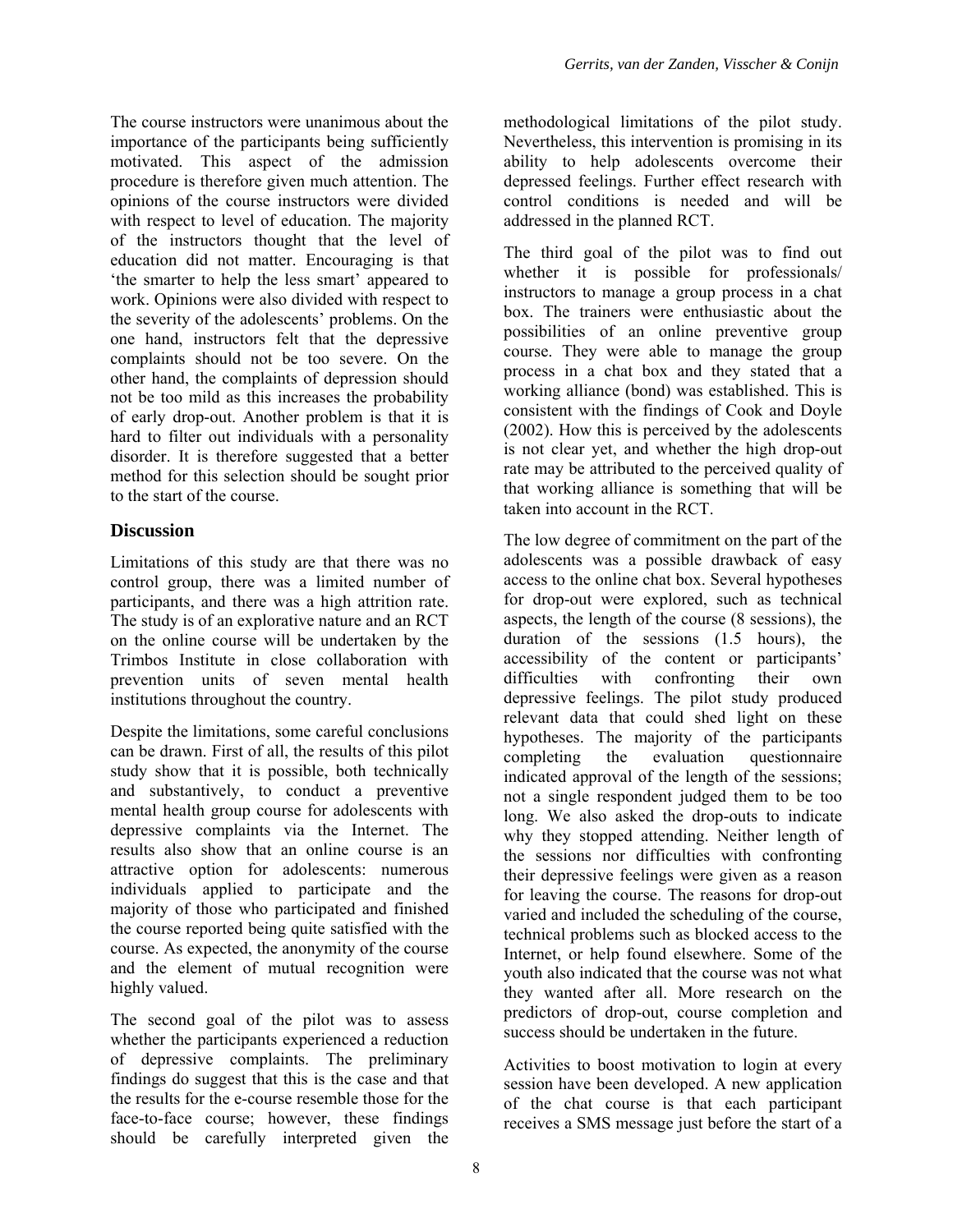session. The effect of this application has not yet been evaluated, but it seems to help participants to remember.

The pilot data led to the consideration of a more compact course as the attrition rate at the first four to five sessions seems to be lower than at the last few sessions. The pilot also showed that the course sessions in the evening were more popular and resulted in better course adherence than the sessions in the daytime. Considering that most applicants are involved with schooling and work, this seems plausible. Also of importance is the difficulty of the course for young people with lower educational levels. They tended to drop out because of the difficulty they met with the content, so this led us to sharpen the inclusion criteria. These adaptations should enhance course adherence, but further research is needed to assess this.

Since launching the online course, many adolescents with severe complaints have wanted to participate, and there has been much discussion among the mental health professionals about their participation. In the pilot, moderate depressive complaints were weighted against other factors of the young person's life. In some individual cases the group course helped adolescents with high CES-D scores to cope with their depressed feelings. The course and the trainers also helped some participants to decide that the course was not what was needed and they decided to seek specialised help. Nevertheless, there are problems (ethical, risks of a crisis) with letting adolescents with severe depressed feelings participate in an online group course. This led to the decision to develop a better online screening method for future use. In the application system on the site, a diagnostic instrument (MINI plus) will be built in to screen for severe depressions. This screening method will be evaluated in the RCT.

The chat box format offers still other new possibilities. Many adolescents with severe symptoms of depression, who did not qualify for the *Grip op je dip online* course, at first absolutely refused to be referred for regular mental health care. The online course thus draws this severe group successfully within sight of mainstream mental help and thereby presents an opportunity to reduce barriers to mental health

care and raise an awareness of the need and possibilities for help (Saunders et al., 1994). For these more severely depressed adolescents, the help may occur in the form of e-mail correspondence or a group chat box led by a specialised mental health professional. The question, of course, is whether prevention should concern itself with this particular target group and, if so, under what conditions. A number of ethical and legal issues present themselves.

It is clear that the Internet is a powerful medium for reaching adolescents and that both the treatment and prevention sectors should therefore explore the possibilities of this medium to the fullest. A variety of conferences on mental health and the Internet show the blossoming of Dutch e-mental health initiatives. The online offering of e-courses, as indicated by the demonstrated effectiveness of the online group *Grip op je dip* e-course, opens up a completely new manner of working within the treatment and prevention sectors.

### **References**

Barak, A. & Wander-Schwartz, M. (2000). Empirical evaluation of brief group therapy conducted in an Internet chat room. *Journal of Virtual Environments,* 5(1), [www.brandeis.edu/pubs/jove/HTML/V5/CHER](http://www.brandeis.edu/pubs/jove/HTML/V5/CHER%0BAPY3.HTM) [APY3.HTM](http://www.brandeis.edu/pubs/jove/HTML/V5/CHER%0BAPY3.HTM) 

Borzekowski, D.L.G. & Rickert, V.I. (2001). Adolescent cyber surfing for health information: A new resource that crosses barriers. *Archives of Pediatrics and Adolescent Medicine,* 155, 813-817.

Bouma, J., Ranchor, A.V., Sanderman, R., & Van Sonderen, E. (1995). *Het Meten van Symptomen van Depressie met de CES-D: Een Handleiding* [The measurement of symptoms of depression with the CES-D: Guidelines]. Groningen: Rijksuniversiteit Groningen.

Christensen, H., Griffiths, K.M., & Jorm, A.F. (2004). Delivering interventions for depression by using the Internet: Randomised controlled trial. *British Medical Journal,* 328, 265-268.

Clarke, G., Eubanks, D., Reid, E., Kelleher, C., O'Connor, E., DeBar, L.L., Lynch F., Nunley S., & Gullion C. (2005). Overcoming depression on the Internet (ODIN) (2): A randomised trial of self-help depression skills program with reminders. *Journal of Medical Internet Research,* 7(2): e16.

Clarke, G., Reid, E., Eubanks, D., O'Connor, E., DeBar, L.L., Kelleher, C., Lynch, F., & Nunley, S. (2002). Overcoming depression on the Internet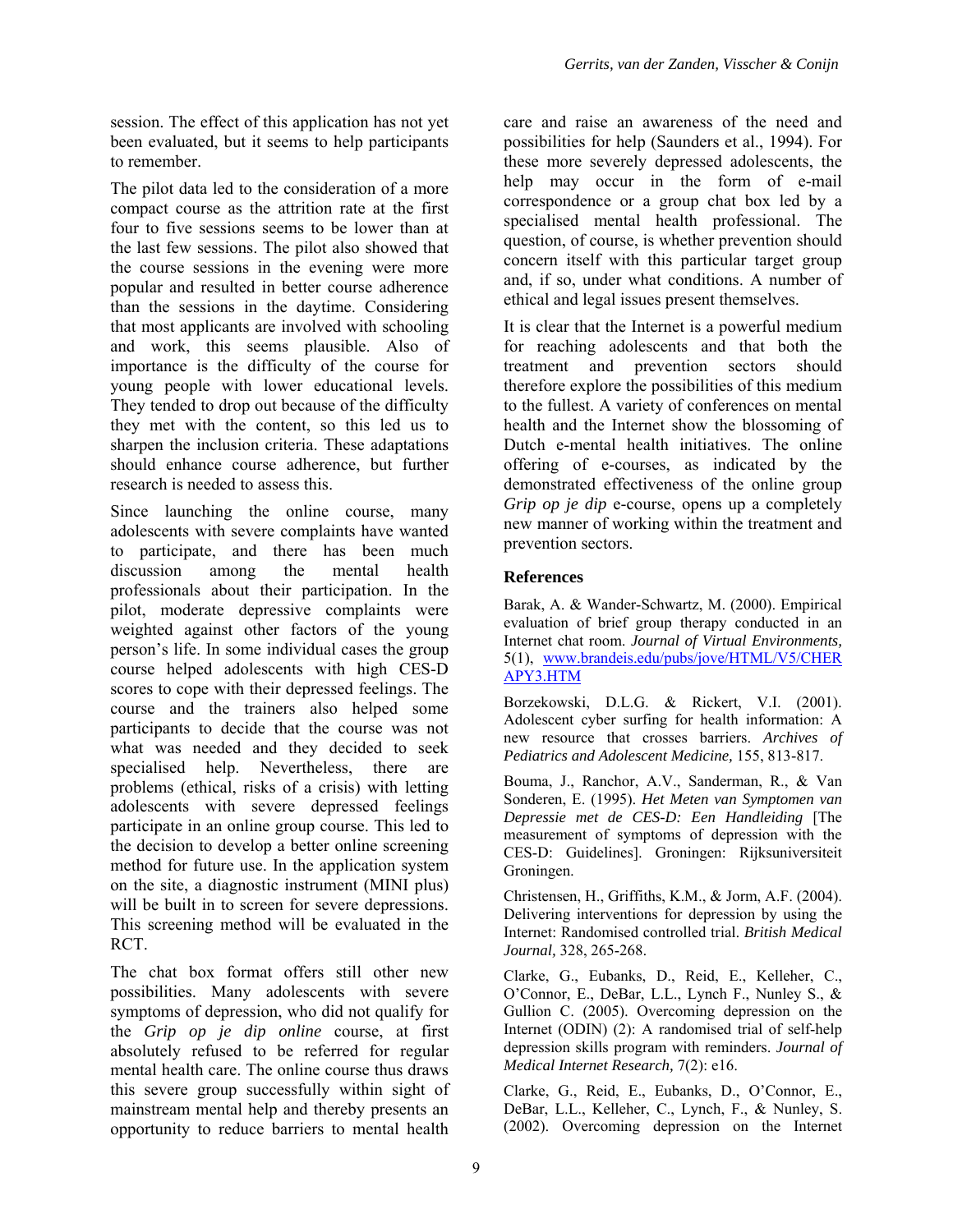(ODIN): A randomized controlled trial of an Internet depression skills intervention program. *Journal of Medical Internet Research* 4(3): e14.

Clarke, G.N., Hornbrook, M., Lynch, F., Polen, M., Gale, J., Beardslee, W., O'Connor, E., & Seeley, J. (2001). A randomized trial of a group cognitive intervention for preventing depression in adolescent offspring of depressed parents. *Archives of General Psychiatry,* 58, 1127-1134.

Cook, J.E. & Doyle, C. (2002). Working alliance in online therapy as compared to face-to-face therapy: preliminary results. *CyberPsychology & Behavior,*  5(2), 95-105.

Cuijpers, P., De Graaf, R., & Van Dorsselaer, S. (2004). Minor depression: Risk profiles, functional disability, health care use and risk of developing major depression. *Journal of Affective Disorders,* 79, 71-79.

Cuijpers, P. & Smit, F. (2004). Sub threshold depression as a risk indicator for major depressive disorder: A systematic review of prospective studies. *Acta Psychiatrica Scandinavica,* 109, 325-331.

Fenichel, M., Suler, J., Barak, A., Zelvin, E., Jones, G., Munro, K., Meunier, V., & Walker-Schmucker W. (2002). Myths and realities of online clinical work. *CyberPsychology & Behavior,* 5(5), 481-497.

Georgiades, K., Lewinsohn, P.M., Monroe, S.M., & Seeley J.R. (2006). Major depressive disorder in adolescence: the role of sub threshold symptoms. *Journal of the American Academy of Child and Adolescent Psychiatry,* 45(8), 936-944.

Kerkhof, A.J.F.M. (2004). *Suïcidaliteit aan de Telefoon: Aanwijzingen voor Vrijwilligers van Telefonische Hulpdiensten* [Suicidal inclinations on the telephone: Guidelines for volunteers of helplines]. Amsterdam: Afdeling Klinische Psychologie, Vrije Universiteit.

Lewinsohn, P.M. (1987). The Coping with Depression Course. In R.F. Munoz (Ed.), *Depression Prevention: Research Directions.* Washington: Hemisphere Publications.

Lewinsohn, P.M., Antonucci, D.O., Breckenridge, J.S., & Teri, L. (1984). *The Coping with Depression Course.* Eugene OR: Castalia Publishing Company.

Lewinsohn, P.M. & Clarke G.N. (1984). Group treatment of depressed individuals: The Coping with Depression Course. *Advances in Behaviour Research and Therapy,* 6, 99-14.

Lunchtafel LSP (2002). *Het Bereik van Jongeren met Depressieve Klachten door de ggz-preventiesector: Verslag Lunchtafel LSP* [Reaching young people with depressive complaints by the prevention professionals

of mental health organisations]. Utrecht: Landelijke Steunfunctie Preventie/Trimbos-instituut.

Meijer, S. (2007). Preventie van depressie. Bereik en effectiviteit. Wat is het bereik? *Nationaal Kompas Volksgezondheid* [Prevention of depression: Reaching the target groups and effectiveness of interventions. National Compass Public Health]. Bilthoven: RIVM. [www.nationaalkompas.nl](http://www.nationaalkompas.nl/)

Ministerie van Volksgezondheid, Welzijn en Sport (2003). *Langer Gezond Leven: Ook een Kwestie van Gezond Gedrag* [A long and healthy life: Also a matter of healthy behaviour; Ministry of Health, Welfare and Sports]. Den Haag: Ministerie VWS.

Nicholas, J., Oliver, K., Lee, K., & O'Brien, M. (2004). Help-seeking and the Internet: an investigation among Australian adolescents. *Australian e-Journal for the Advancement of Mental Health,* 3(1), [www.auseinet.com/journal/vol3iss1/](http://www.auseinet.com/journal/vol3iss1/%0Bnicholas.pdf) [nicholas.pdf](http://www.auseinet.com/journal/vol3iss1/%0Bnicholas.pdf)

Patten, S.B. (2003). Prevention of depressive symptoms through the use of distance technologies. *Psychiatric Services*, 54, 396-398.

Riper, H., Smit, F., van der Zanden, A.P., Conijn, B., & Kramer, J. (2007). *High Tech, High Touch, High Trust.* Programmeringsstudie e-mental health in opdracht van het Ministerie van VWS [Overview study on e-mental health by order of the Ministry of Health, Welfare and Sports]. Utrecht: Trimbosinstituut.

Saunders, S.M., Resnick, M.D., Hoberman, H., & Blum, R.W (1994). Formal help-seeking behaviour of adolescents identifying themselves as having mental health problems. *Journal of the American Academy of Child and Adolescent Psychiatry,* 33(5), 718-728.

Smit, F., Bohlmeijer, E., & Cuijpers, P. (2003). *Wetenschappelijke Onderbouwing Depressiepreventie: Epidemiologie, Aangrijpingspunten, Huidige Praktijk, Nieuwe Richtingen* [Scientific foundations of preventing depression: Epidemiology, current practice, new directions]. Utrecht: Trimbosinstituut.

Sobocki, P. (2006). *Health Economics of Depression.*  Stockholm: Karolinska Institutet

Spek, V. (in prep). Follow-up results of an internetbased cognitive behavioural therapy for sub-threshold depression in people over 50 years old: A randomized controlled clinical trial.

Spek, V., Cuijpers, P., Nyklíček, I., Riper, H., Keyzer, J., & Pop, V. (2006). Internet-based cognitive behaviour therapy for symptoms of depression and anxiety: a meta-analysis. *Psychological Medicine*, 37(3), 319-328.